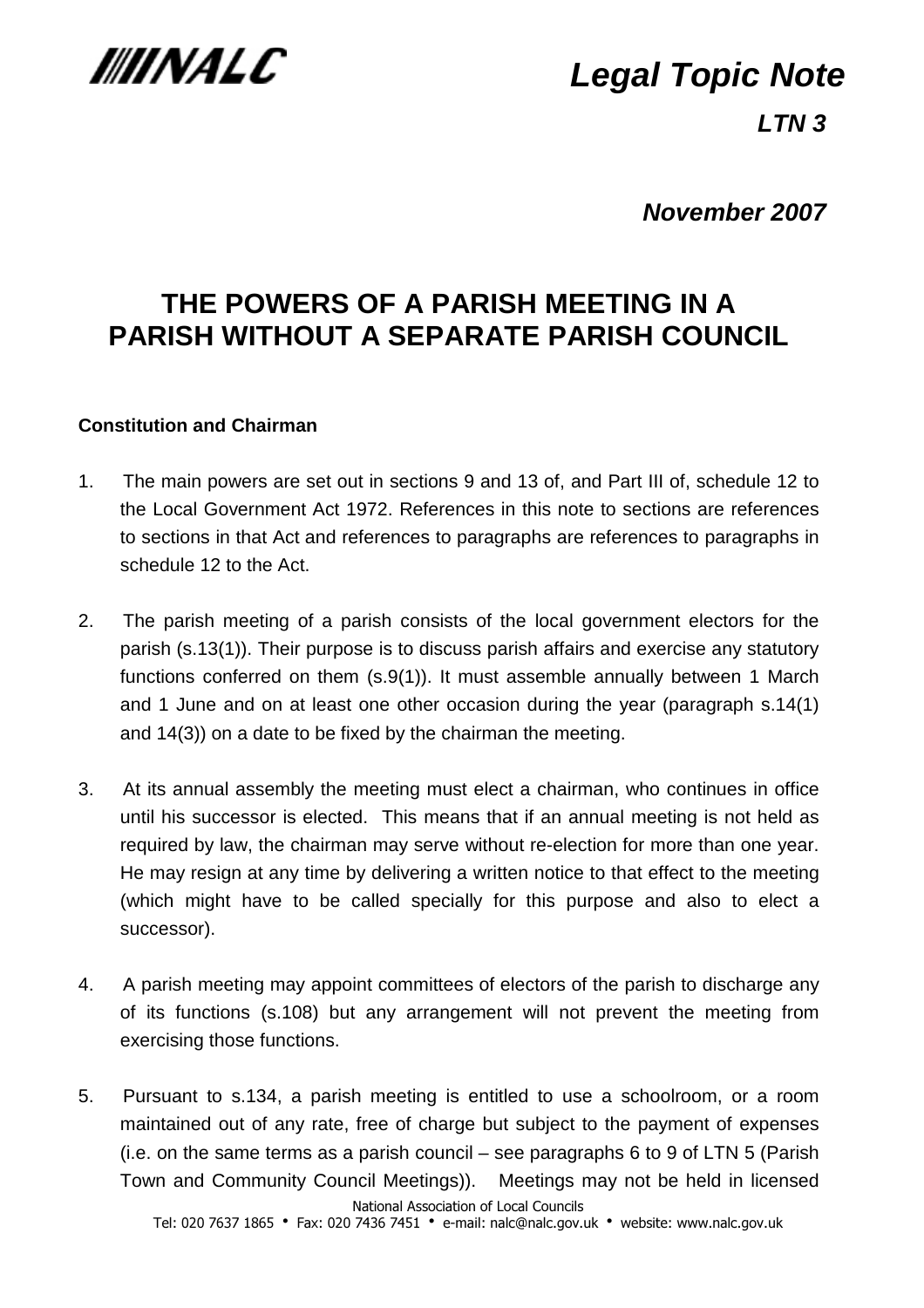premises which may be used for the supply of alcohol, unless no other room is available free or at a reasonable cost (paragraph 14(5)).

6. At the request of the parish meeting the district council may change the name of the parish (s.75(1)).

#### **Parish Meetings as Bodies Corporate**

- 7. A parish **council** is a body corporate (s.14(2)). A parish **meeting** may, or may not, be a body corporate; depending on whether there is a parish council in the area. If there is a parish council in the area the parish meeting is **not** a body corporate but if there is no parish council in the parish the parish meeting **is** a body corporate. In the latter case (i.e. where there is no parish council in the area) the chairman of the parish meeting and the proper officer of the district council are the body corporate; and known as "the Parish Trustees" (s.13(3)).
- 8. Even though a parish meeting is not a body corporate, it is, nevertheless, recognised as local government body or a public authority for a number of statutory purposes (e.g. Freedom of Information Act 2000). They are capable of mounting legal claims in their own name (e.g. Lasham Parish Meeting v Hampshire County Council (1992) where the parish meeting applied to the High Court to quash an order of the county council which had classified a footpath as a byway open to all traffic.

#### **Parish Trustees**

9. Any parish property is held ex-officio by the chairman for the time being of the Meeting and the proper officer of the district council (i.e. a person appointed by that council) in their capacity as 'Parish Trustees' (see para. 7 above). The Trustees must act in accordance with the directions given by the parish meeting (s.13(4)). However, they are not obliged only to act as so directed. In Taylor v Masefield [1986], the Court of Appeal held that the Trustees had an implied power to act in any way necessary or desirable in the execution of their trust which did not conflict with a direction of the parish meeting; it was not necessary to obtain a direction before acting.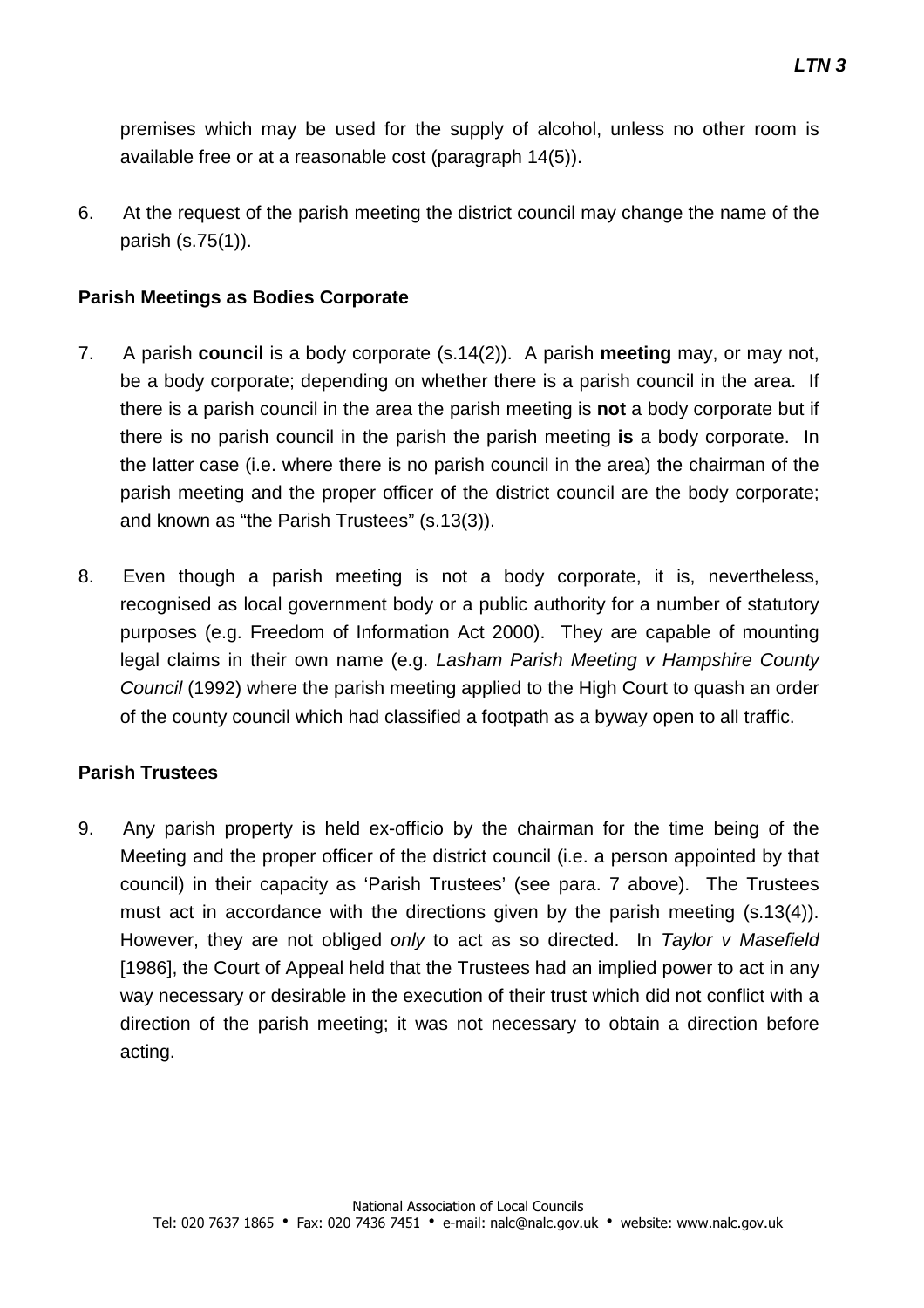#### **Establishment and Dissolution**

- 10. Where a parish contains more than 150 but fewer than 200 local government electors, the district council must establish a parish council if the parish meeting so resolves (s.16(2)(b) Local Government and Rating Act 1997). Where a parish contains fewer than 150 electors the district council may establish a parish council if the parish meeting so resolves (s.16(4) Local Government and Rating Act 1997).
- 11. The district council may establish a common council for a group of two or more parishes but only with the consent of the parish meetings (s.11(2)). A common council may be dissolved by the district council at the request of the common council or at the request of a parish meeting included in the group (s.11(4)).
- 12. Where the number of electors in a parish with a separate council does not exceed 150 the parish meeting may request the district council to dissolve the parish council. If the district rejects the request a further request cannot be made for two years (s.10).

#### **Finance**

- 13. A parish meeting may precept the district council for the funds necessary to cover its expenses (s.39 Local Government Finance Act 1992). The chairman signs the precept.
- 14. The accounts of a parish meeting are subject to audit in the same way as those of parish councils (s.2 Audit Commission Act 1998, Sched 2(1)(c)) and the chairman is the responsible officer (The Accounts and Audit Regulations 2003 no. 533).

### **Functions and Powers**

15. Parish meetings have a number of functions, powers and rights of notification or consultation conferred directly by statute or acquired by inheritance from pre-1894 authorities. These are as follows:

Allotments: a parish meeting may hold and administer allotments for cultivation (s.33(3) Small Holdings and Allotments Act 1908);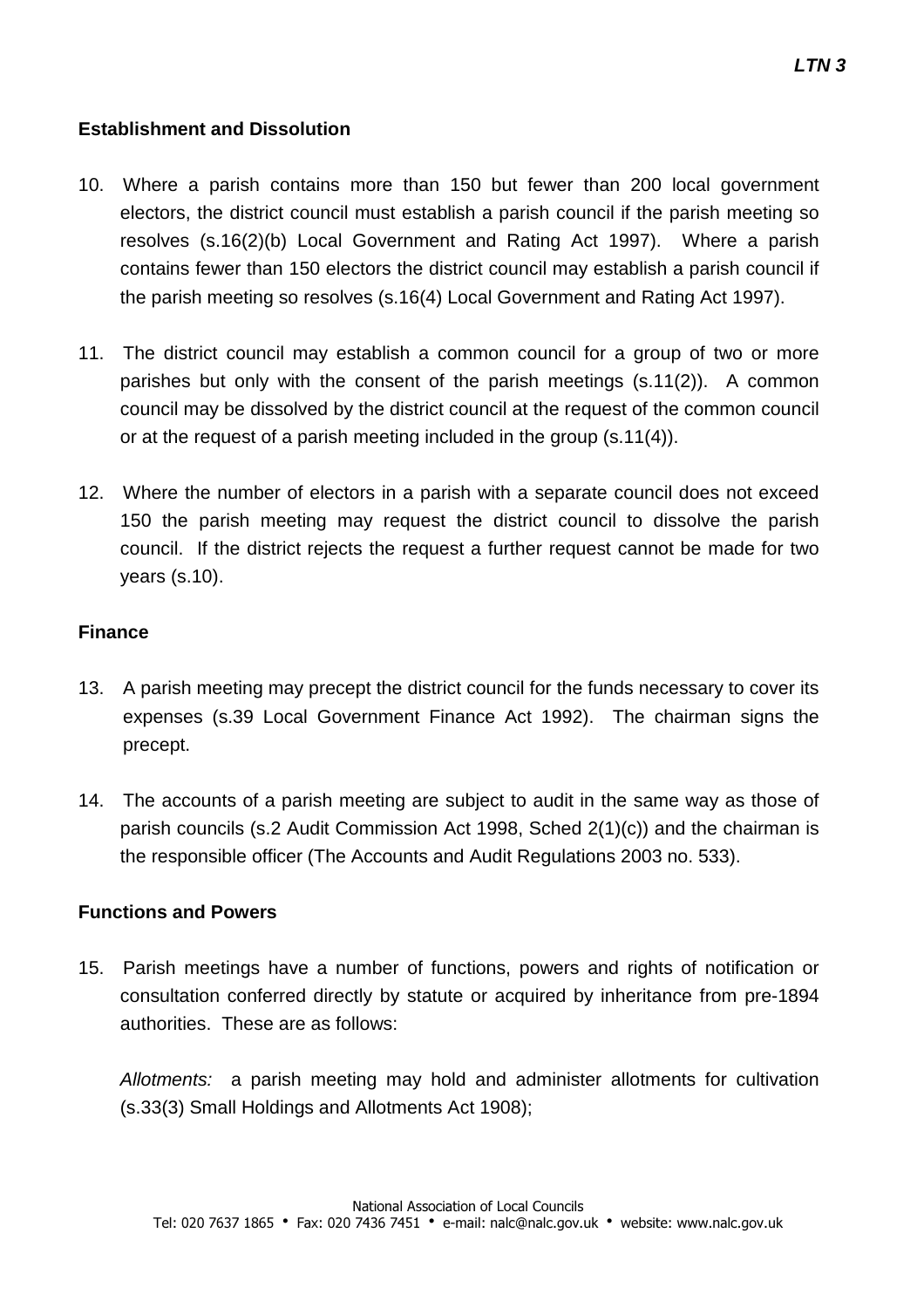Alteration of Boundaries: a parish meeting must be consulted by the district council on a review of boundaries (s.15(4)(b) Local Government Act 1992);

Burials: a parish meeting is a burial authority. It may therefore provide burial grounds and may contribute towards the cost of burial facilities provided by others (Para 1(c) of schedule 26 to the LGA 1972);

Cemeteries and crematoria: power to adopt byelaws made by a district or London borough council or the City of London (Para 11(1) of schedule 26 to the LGA 1972);

Charities: a parish meeting has the same powers as a parish council to appoint trustees to parochial charities. The audited accounts of all parochial charities (except those for the relief of poverty) must be sent to the chairman of the parish meeting who must lay them before the next meeting (s.79(2) of the Charities Act 1993);

Churchyards: liability to maintain a closed Church of England churchyard may be transferred to a parish meeting by the same process by which such liability is transferred to parish council (s.215(2) LGA 1972). (See further LTN 65 Closed Churchyards and Disused Burial Grounds) i.e. by serving written request on the chairman of the meeting;

Commons: a parish meeting may be registered as the owner of common land if it has inherited ownership from the appropriate pre-1894 authority (often the Churchwardens and Overseers of the Poor) (s.67 LGA 1894);

Land: a parish meeting has no general power of acquisition but may acquire land to exercise its allotments or burial powers. It may appropriate land from one purpose to another with the approval of the Secretary of State. A parish meeting may dispose of land on the same conditions applicable to parish councils (s.126 LGA 1972). (See also LTN 45 Disposal and Appropriation of Land by Local Councils);

Licensing: a parish meeting may be an "interested party" and may be consulted in respect of applications for premises licenses pursuant to Part 3 of the Licensing Act 2003 (s.13(3) LA 2003);

Lighting: a parish meeting may light roads and other public places (s.3 Parish Councils Act 1957.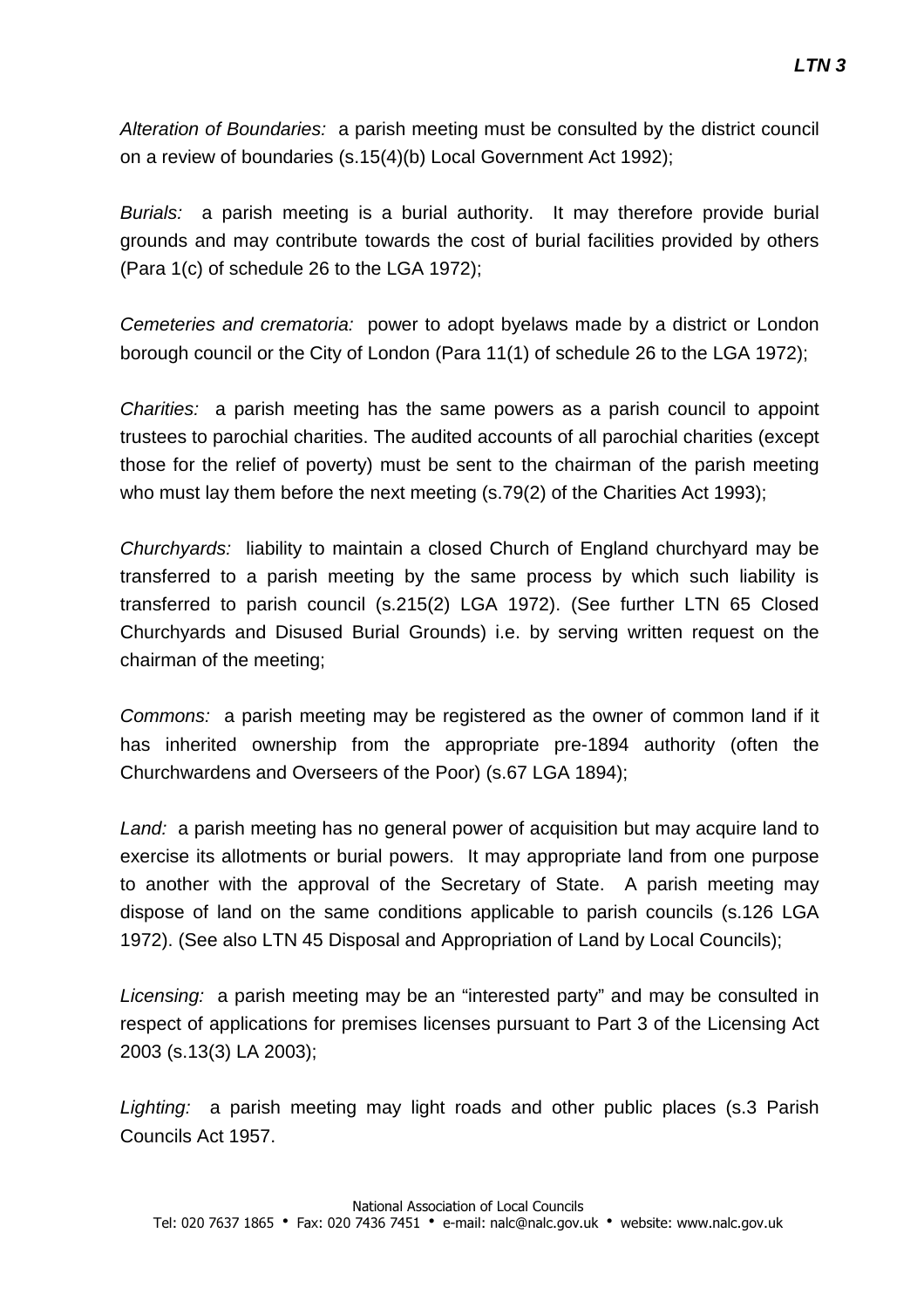Open Spaces: the county council may contribute to expenses incurred by a parish meeting in providing a public open space (16 Open Spaces Act 1906).

Rights of Way: a parish meeting is entitled to be notified of a public path creation order; an extinguishment order, a diversion order or a definitive map modification order. In relation to the last named, the meeting is also entitled to be consulted by the county council before the order is made (Part III Wildlife and Countryside Act 1981 and Schedule 15);

Village Greens: a parish meeting may prosecute a person who damages or encroaches upon a village green in the parish and thus commits an offence under section 12 of the Inclosure Act 1857 or section 29 of the Commons Act 1876. See also LTN 56 the Provision of Play and Sports Equipment on Village Greens); and

War Memorials: a parish meeting may maintain, repair or protect any war memorial in the parish (s.1 War Memorials (Local Authorities' Powers) Act 1923).

## **Acquisition of Additional Functions**

16. On the application of the parish meeting the district council may confer any function of the parish council by order on the parish meeting, subject to the provisions of any grouping order if the parish is grouped with another parish. In the absence of such an order, the parish meeting has only the powers specified in paragraph 15 of this LTN above.

## **Value Added Tax**

17. Parish meetings are not local authorities for the purposes of the VAT legislation. They must therefore pay VAT on any purchases which attract it and cannot claim a refund. The acquisition of additional functions (see the preceding paragraph) makes no difference to this situation. See further LTN 32 (Local Councils and VAT).

#### **Other Legal Topic Notes (LTNs) relevant to this subject:**

| <b>LTN</b> | Title           |      |         | <b>Relevance</b>                        |
|------------|-----------------|------|---------|-----------------------------------------|
| 5          | Parish          | Town | and     | Sets out the (identical) terms on which |
|            | Community       |      | Council | local councils may use premises for     |
|            | <b>Meetings</b> |      |         | meetings.                               |